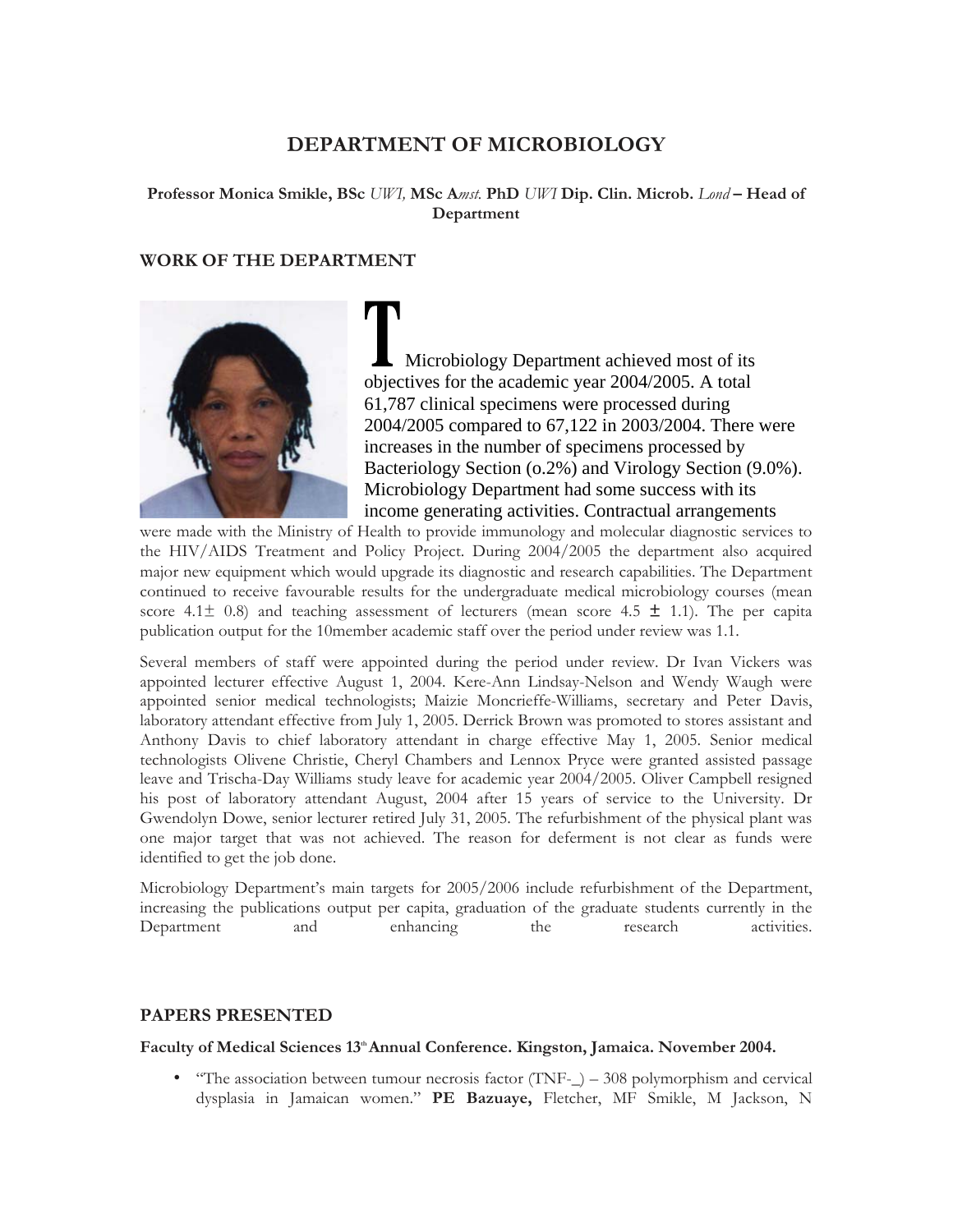McFarlane-Anderson.

. • "The variation of dermatophyte species cultured (for Tinea capitis) from hair and scalp samples at the University Hospital of the West Indies." **A East-Innis**, A Nicholson.

. • "Molecular epidemiology of blood isolates of methicillin resistant coagulase negative staphylococci at the University Hospital of the West Indies." PE Akpaka, N Christian, NC Bodonaik, MF Smikle.

. • "The outcome of lupus nephritis in a cohort of Black Jamaican patients." **W Williams,** LA Sargeant, MF Smikle, R Smith, H Edwards, D Shah.

. • "Preliminary results of a study of opportunistic intestinal parasitic infections among persons living with HIV/AIDS in Jamaica." **DM Barrett**, A Nembhard, RW Sue-Ho, N Williams, D Eldermire-Shearer, J F Lindo.

. • "The prevalence of coagulase negative staphylococci in blood cultures at the University Hospital of the West Indies." **PE Akpaka**, N Christian, N C Bodonaik, MF Smikle.

• "Epidemiology of admissions for sports related injuries at the University Hospital of the West Indies." **J Williams**

**Johnson**, AH McDonald, N Meeks-Aiken, E Williams, JF Lindo, P Singh.

. • "Isolation and identification of pathogenic Acanthamoeba strains from water sources in Jamaica West Indies." J Lorenzo-Morales, DM Barrett, A Ortega-Rivas, B Valladares, **JF Lindo**.

### Caribbean Health Research Council 50<sup>th</sup> Annual Council and Scientific Meetings. Trinidad **and Tobago, April 2005.**

. • "Seroprevalence of sexually transmitted infections among accepted and deferred blood donors in Jamaica." IE Vickers, AR Braithwaite, M Levy, JP Figueroa.

. • "Does a choice of condoms impact STI incidence? a randomized controlled trial." MJ Steiner, T Hylton-Kong, JP Figueroa, M Hobbs, F Behets, MF Smikle, K Tweedy, S Powell, L McNeil, A Braithwaite.

. • "Asymptomatic bacteriuria in sickle cell disease." V Cummings, S Ali, TE Forrester, K Roye-Green, M Reid.

. • "Epidemiology of blood isolates of coagulase negative staphylococci at the University Hospital of the West Indies" PE Akpaka, N Christian, NC Bodonaik, MF Smikle. . • "Coagulase negative staphylococci from blood cultures: contaminants or

pathogens?" NC Bodonaik, **S Moonah**.

. • "Impact of lifestyle risk intervention in high school children in Jamaica." **RB Pierre,**  P Swaby, R Sue-Ho, C Walters.

. • Intestinal helminthic parasites of wild rats (Rattus sp.) in Jamaica and their zoonotic potential. **CA Waugh**, JF Lindo, P Foronda, M Angeles Santana, J Lorenzo-Morales, R D Robinson.

"Class I HLA -A-B haplotypes and tumour necrosis factor  $(TNF_{-}) - 308$ polymorphism and cervical dysplasia." **PE Bazuaye**, H Fletcher, MF Smikle, M Jackson, N McFarlane-Anderson.

"A complex recombinant HIV-1 (CRF  $06 - \text{cpx}$ ) was the predominant strain in Burkina Faso by the Mid-1980s." D Pieniazek, **A Schaefer,** J Mika, L Rose, O Heslop, M Rayfield, T Folks, M L Kalish. The 11<sup>th</sup> General Conference

on Retroviruses and Opportunistic Infections. San Francisco. 2004.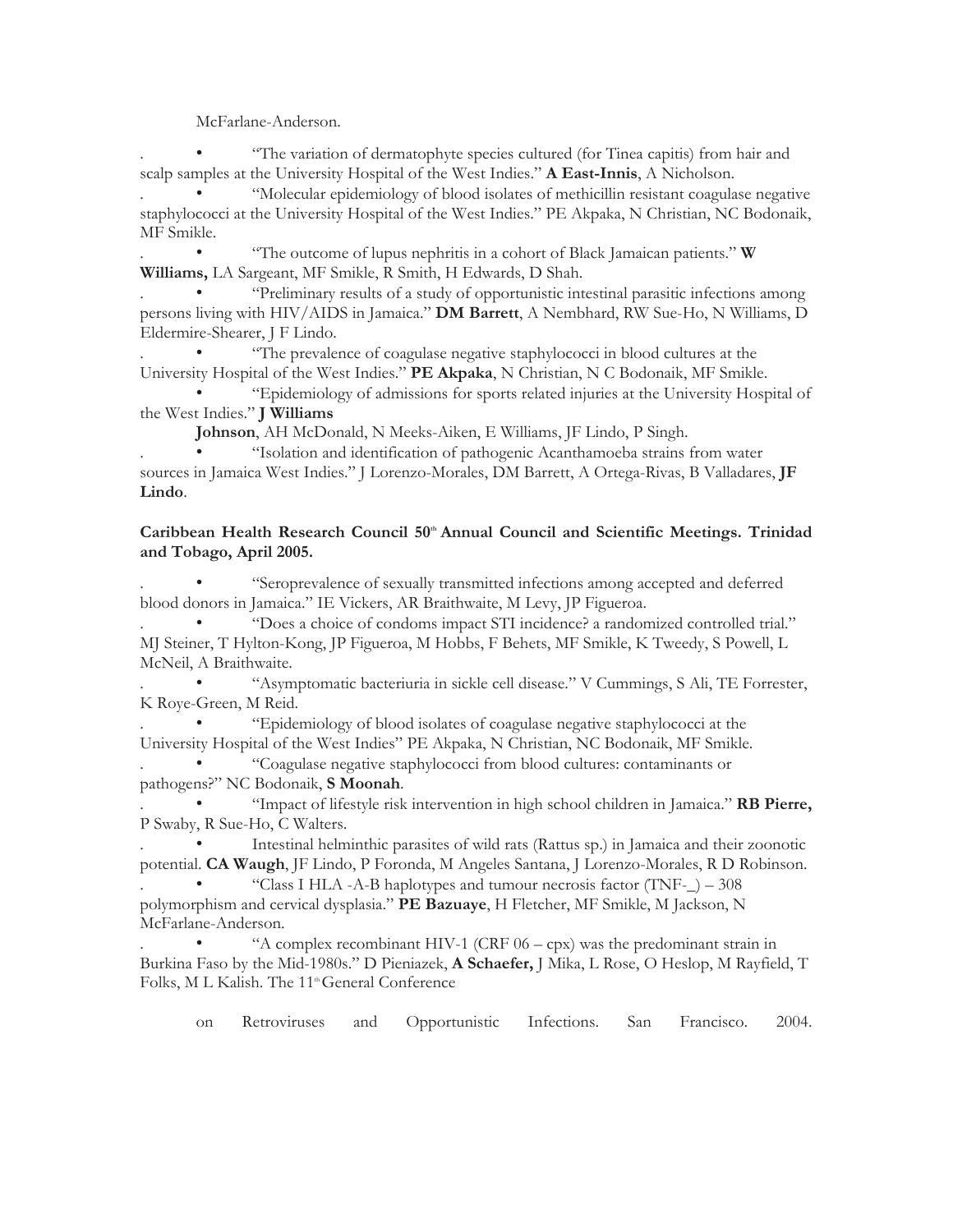### **PUBLICATIONS**

#### **Refereed Journal Articles**

#### **WIMJ = West Indian Medical Journal**

.\* "CDC – defined diseases and opportunistic infections in Jamaican children with HIV/AIDS." R Pierre, JC Steel-Duncan, T Evans-Gilbert, B Rodriquez, P Palmer, MF Smikle, S Whorms, I Hambleton, JP Figueroa, CD Christie. *WIMJ.* 53, 5 (2004): 315 -21

.\* "Uptake of interventions, outcomes and challenges in caring for HIV-exposed infants in Kingston, Jamaica." J C Steel-Duncan, R Pierre, T Evans-Gilbert, B Rodriquez MF Smikle, P Palmer, S Whorms, I Hambleton, JP Figueroa, CD Christie. *WIMJ***.** 53, 5 (2004): 308 -14.

.\* "HIV seroprevalence, uptake of interventions to reduce mother to child transmission and birth outcocmes in greater Kingston, Jamaica." N Johnson, AA Mullings, KM Harvey, G Alexander, D McDonald, MF Smikle, E Williams, P Palmer, S Whorms, JP Figueroa, CD Christie. *WIMJ.* 53, 5 (2004): 297 -302.

.\* "Antibiotic sensitivity of *Helicobacter* pylori in Jamaica." MG Lee, M Arthurs, MF Smikle, G Dowe, V Levy, EN Barton. *WIMJ.* 53, 6 (2004): 374 -7.

.\* "Influenza activity in Jamaica, 2003-2004: detection of the newly emerged influenza A Fujian/411/2002 (H3N2)." ST Jackson, G Dowe, MF Smikle. *WIMJ.* 53, 4 (2004): 258 -9

\* "The epidemiology of mycotic vulvovaginitis and the use of antifungal agents in suspected mycotic vulvovaginitis and its implications for clinical practice." ST Jackson, L Rainford, A Miller, AM Mullings. *WIMJ.* 54, 3 (2005): 192

5.

- .\* "Infections linked to personal appearance workers." I E Vickers. *WIMJ.* 53, 6 (2004): 367.
	- \* "*Photobacterium damsela* bacteremia in a child with sickle cell disease." JM Knight-Madden, M Barton, N Gandretti, AM Nicholson. *Paediatr Infect Dis J.* 24, 7 (2005): 654 -5.

.\* "A peptide that shares similarity with bacterial antigens reverses thrombogenic properties of antiphospholipidantibodies in vivo." SS Pierangeli, M Blank, X Liu, R Espinola, M Fridkin, MV Ostertag, K Roye-Green, EN Harris,Y Shoenfeld. *J Autoimmun*. 22, 3 (2004): 217 -25.

.\* "An unusual presentation of group B streptococcal sepsis." M Thame, L Franklin, J Young, C Hall, GL Saunders, NP Williams. *WIMJ*. 53, 6 (2004): 416 -9.

\* "*Acanthamoeba* infection as a cause of severe keratitis in a soft contact lens wearer in Jamaica." Z Wynter-Allison, JL Morales, D Calder, K Radlein, A Ortega-Rivas, JF Lindo. *Am J Trop Med Hyg*. 73,1 (2005) 92 -4.

## **CATEGORIES OF STUDENTS**

#### **Undergraduate**

The undergraduate medical microbiology programme was taught to 394 students in different year groups of the MBBS curriculum and BBMed Sci programme.